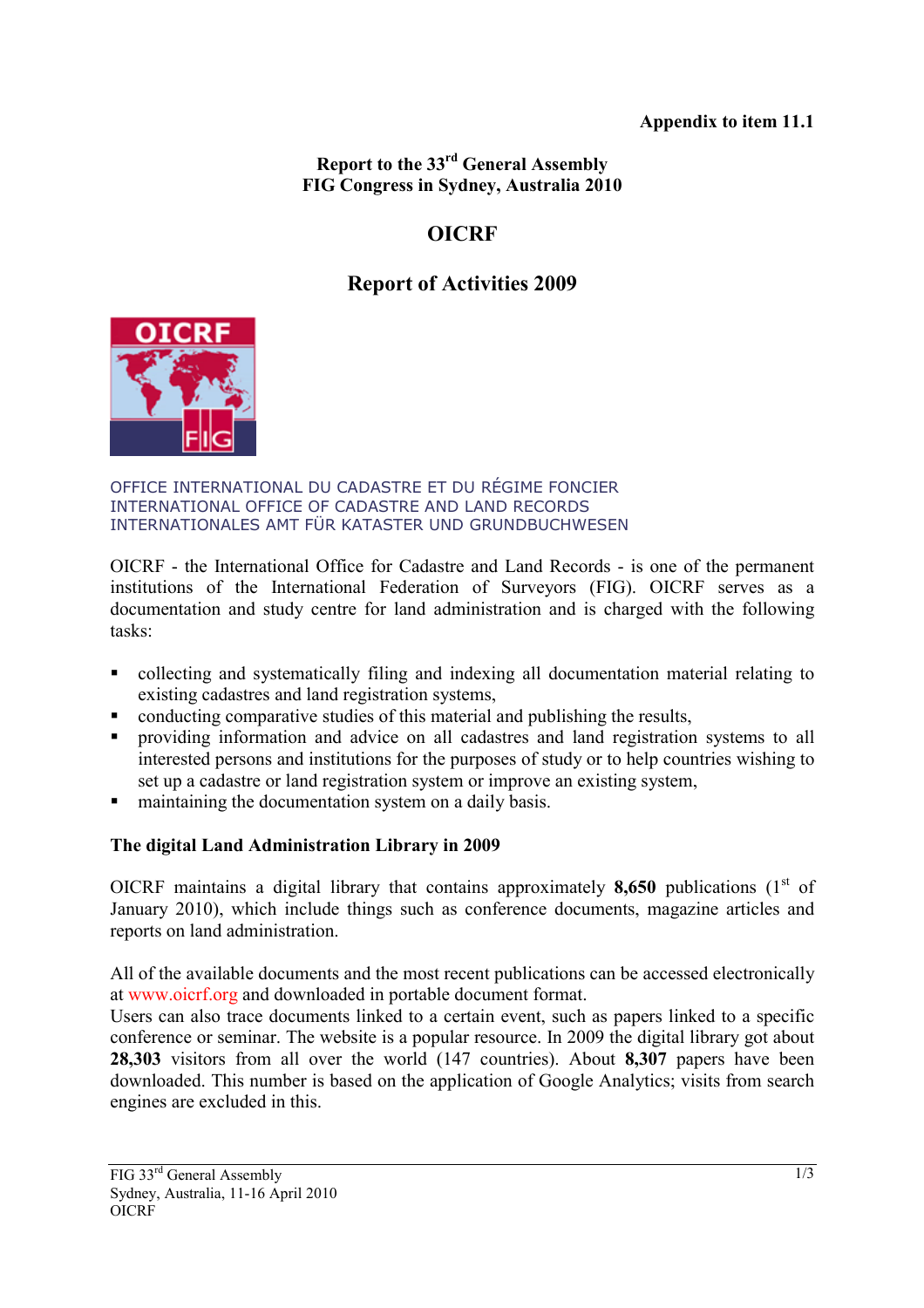### **Change of Office**

The office of the director is proposed to change. It will be proposed to the FIG Council to appoint Christiaan Lemmen, The Netherlands, as the new OICRF Director. If this proposal is accepted and confirmed by the General Assembly (in its meeting in Sydney, Australia in April 2010) Christiaan Lemmen will succeed Prof Paul van der Molen. Paul was OICRF director for more then 15 years.

Mrs Pauline van Elsland will succeed Christiaan Lemmen as OICRF Secretary.

### **Comparatative studies in 2009**

In 2009 OICRF published several comparatative studies:

Lemmen, C.H.J., van Oosterom, P.J.M., Uitermark, H.T., Thompson, R. and Hespanha, J. (2009) Transforming the Land Administration Domain Model LADM into an ISO Standard - ISO19152. In: Proceedings of the FIG working week : Surveyors key role in accelerated development, Eilat, Israel, 3- 8 May, 2009. 24 p.

Lemmen, C.H.J., Zevenbergen, J.A., Lengoiboni, M., Deininger, K. and Burns, T.R. (2009) First experiences with high resolution imagery based adjudication approach for social tenure domain models in Ethiopia. In: Proceedings FIG - World Bank Conference : Land governance in support of the Millennium development goals, responding to new challenges, 9-10 March, 2009, Washington, D.C. 22 p.

van der Molen, P. (2009) Cadastres and climate change. In: Proceedings of the FIG working week: Surveyors key role in accelerated development, Eilat, Israel, 3-8 May, 2009. 12 p.

Bagdai, N., van der Veen, A., van der Molen, P. and Tuladhar, A.M. (2009) Transparency as a solution for uncertainty in land privatization : a pilot study for Mongolia. In: Proceedings of the FIG working week : Surveyors key role in accelerated development, Eilat, Israel, 3-8 May, 2009. 15 p.

Lengoiboni, M., van der Molen, P. and Bregt, A.K. (2009) Pastoralism within land administration : seasonal interactions and access agreements between pastoralists and non-pastoralists : a case of Northern Kenya. In: Proceedings of WOW4 : workshop on the workshop 4 : workshop on political theory and policy analysis, workshoppers around the world, what lessons have we learned? Indiana University Bloomington, June 3-6, 2009. Bloomington : Indianan University, 2009. 36 p.

van Oosterom, P.J.M., Groothedde, A., Lemmen, C.H.J., van der Molen, P. and Uitermark, H.T. (2009) Land administration as a cornerstone in the global spatial information infrastructure. In: Proceedings of the GSDI 11 World Conference : Spatial data infrastructure convergence : building SDI bridges to address global challenges, June 15-19, 2009, Rotterdam, The Netherlands. 35 p

Chimhamhiwa, D.A., van der Molen, P., Mutanga, O. and Rugege, D. (2009) Towards a framework for measuring end to end performance of land administration business processes: a case study. In: Computers, Environment and Urban Systems : an international journal, 33 (2009)4, pp. 293-301.

van Oosterom, P.J.M., Groothedde, A., Lemmen, C.H.J., van der Molen, P. and Uitermark, H.T. (2009) Land administration as a cornerstone in the global spatial information infrastructure. In: International journal of spatial data infrastructures research : IJSDIR, (2009), 34 p